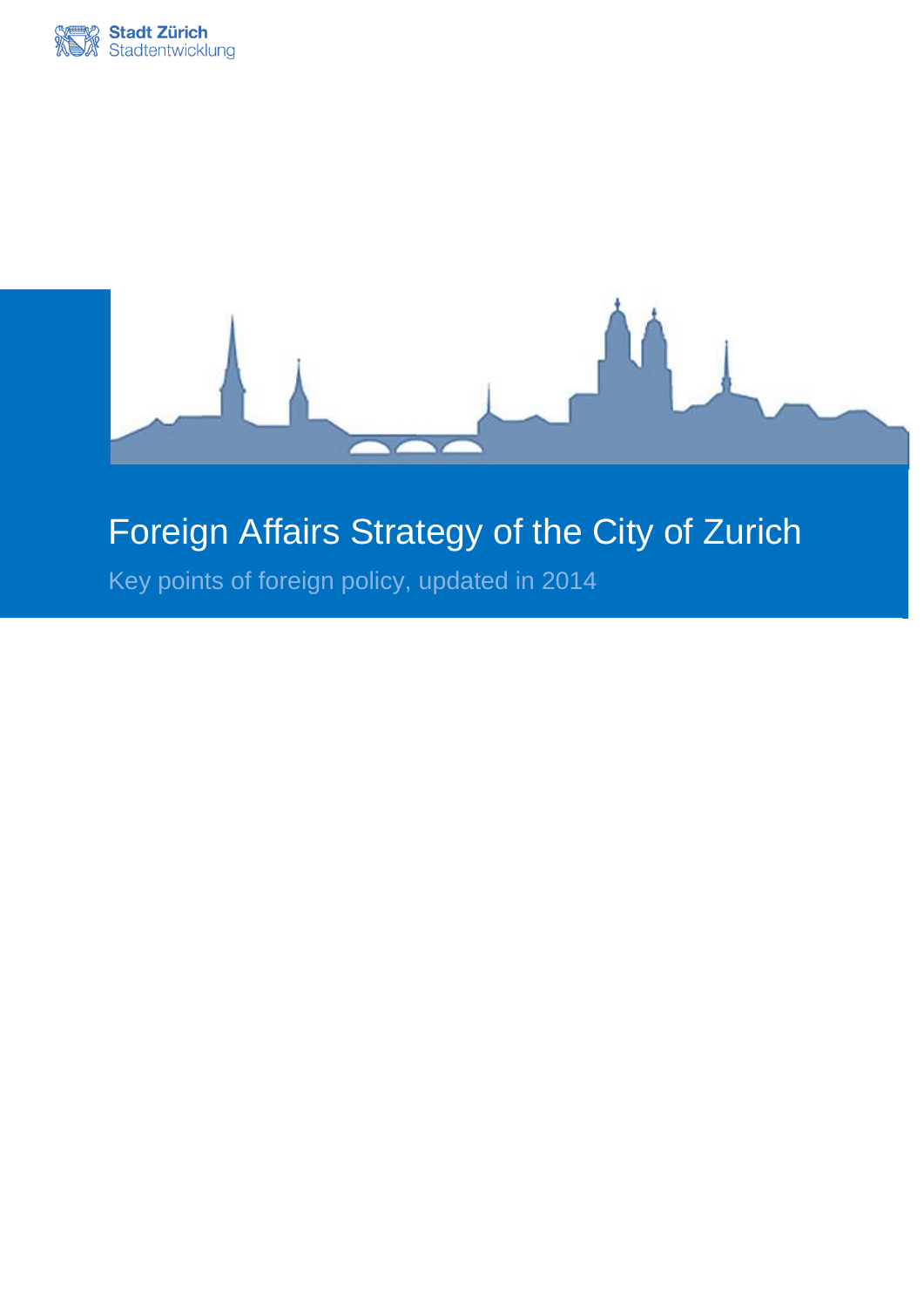# **Contents**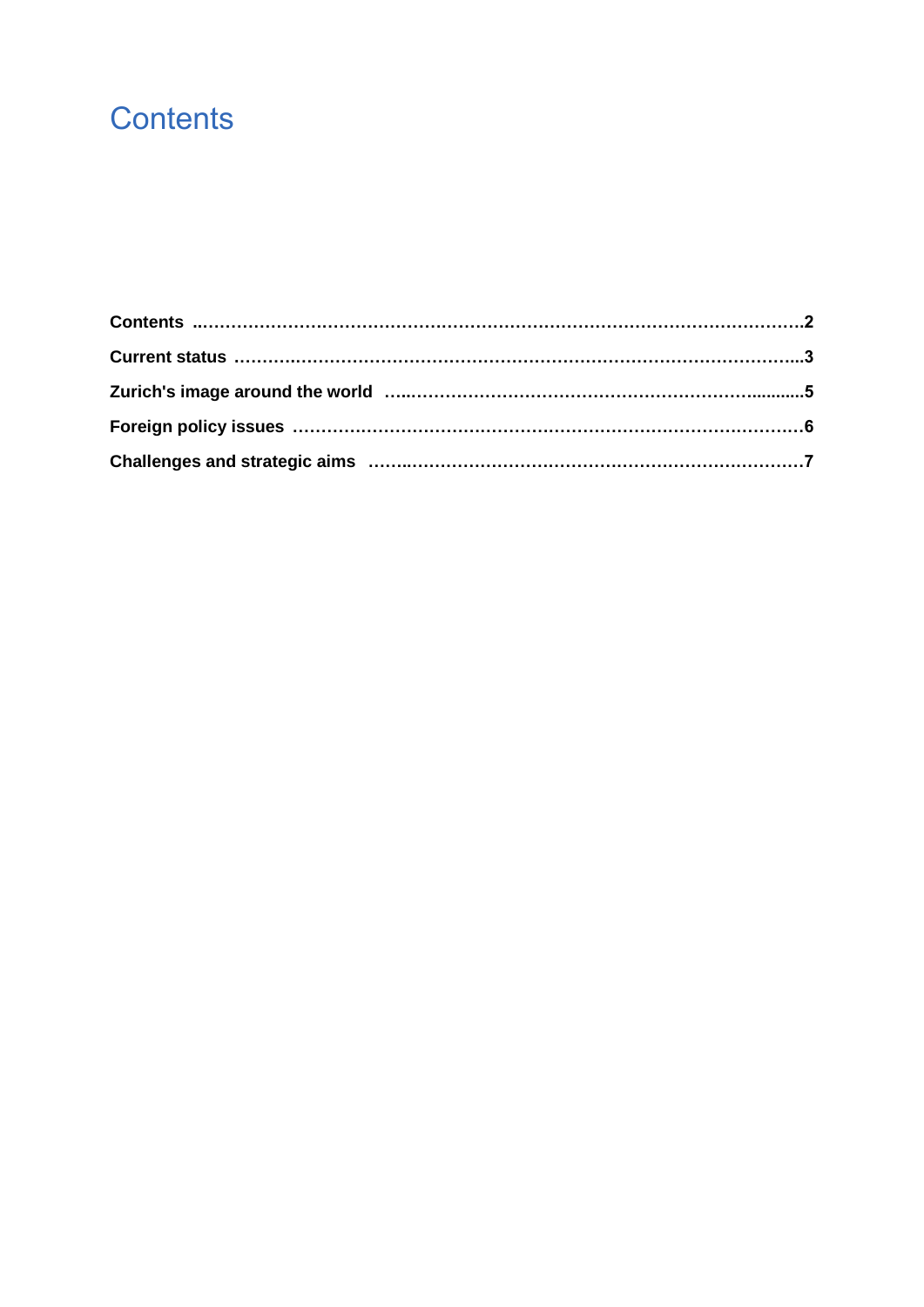## Current status

Zurich is growing and prospering, and that is good news. It proves that the city is attractive and successful. Growth and success nevertheless create significant challenges: the economic foundations must remain constant, social cohesion needs to be fostered while infrastructure and services have to be both attractive and future-orientated.

For many of these challenges, it is becoming increasingly difficult to deal with and overcome them alone in what is a globally connected world. In order to be able to maintain Zurich's quality of life and well-being in the future, the city needs sustainable relationships and is reliant on partnerships. It must also represent its own interests ever more actively on a regional, national and international basis.

With this in mind, the Urban Development department of the City of Zurich created an Office of Foreign Affairs in 2008 and also decided on a strategy (STRB 568/2008 and 1111/2008). The latter was an extension of the City's Zurich 2025 strategies which had been drawn up in 2007 and which saw the city council set out to strengthen Zurich's standing as a location and as a destination, to promote its stance as an open and international city and to nurture various partnerships across national borders.

After four years of development phase, the previous foreign affairs strategy was re-examined with the aim of further strengthening and targeting the City of Zurich's foreign policy activities. The previous activities of the foreign affairs department were analysed in terms of their usefulness and focus based on the new framework conditions and challenges that the City of Zurich was dealing with. The following updated City of Zurich foreign affairs strategy 2014 is the result of this re-examination.

The foreign affairs department's activities to date have had positive results overall:

 Over the past four years, the City of Zurich has managed to strengthen its relationships with important partner cities, municipalities and cantons (for example as part of the Zurich Metropolitan Conference that was founded in 2009 and the Association of Swiss cities (SSV)).

Exchanges with other cities on subjects relevant to future urban development as part of city networks and partnerships were increased within the framework of specific projects (for example the City-Hinterland cooperation as part of the City of Zurich's City Region.Net project in conjunction with 12 neighbouring municipalities and the activities within the "Eurocities" European cities network).

- Lobbying by the City of Zurich in Berne was increased (for example by means of regular contact with the Zurich members of the Swiss Federal Assembly and by professional work within the Association of Swiss cities).
- The image of the City and the Canton of Zurich was re-focused, and this was combined with the development of integrated location and destination marketing (in conjunction with the Canton of Zurich and Zürich Tourism).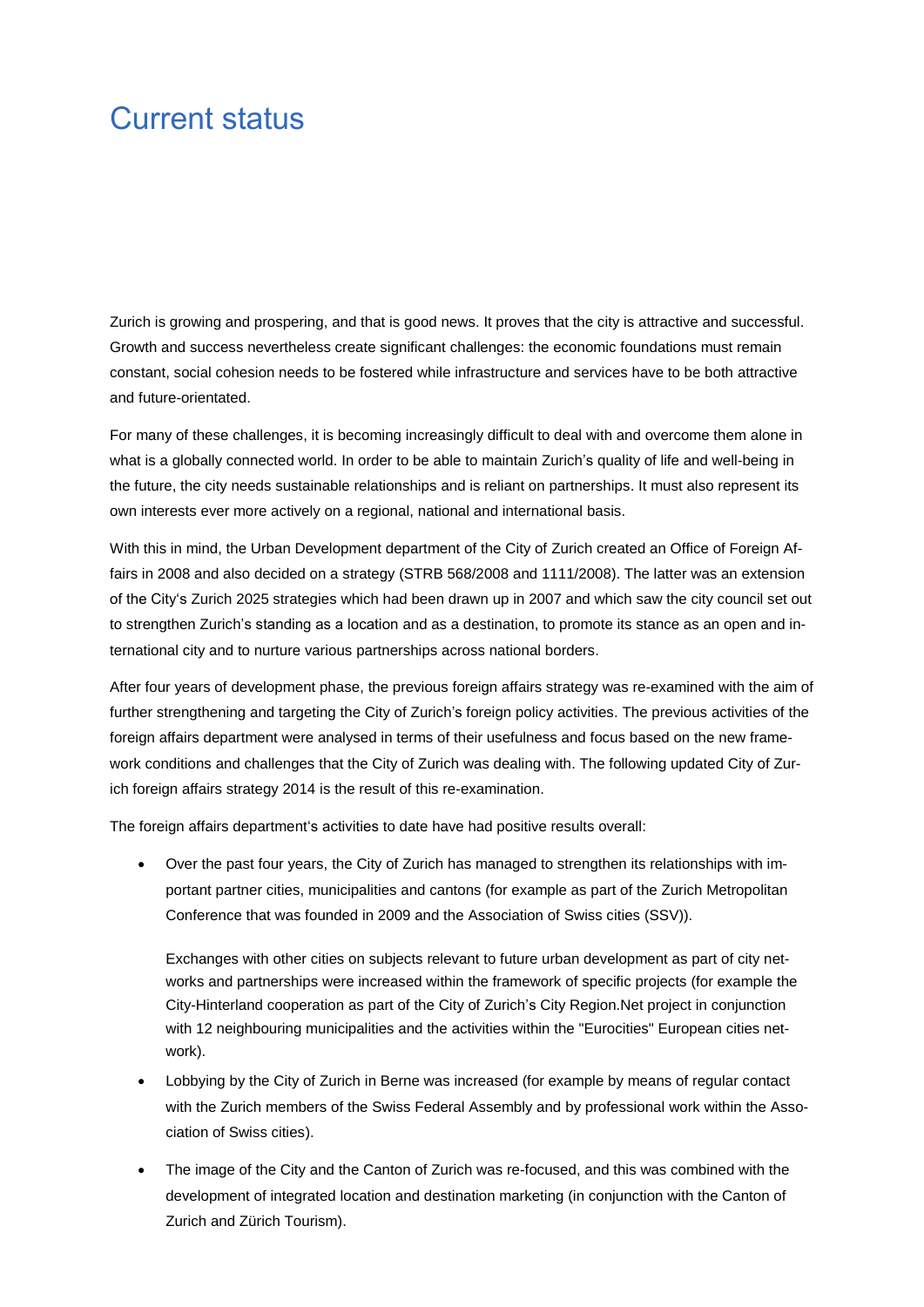Zurich's international presence as a city of finance, education, research and culture was strengthened (with its participation along with Basle and Geneva at Expo 2010 Shanghai China and the 2014 "Zurich meets New York" culture and knowledge festival, to give just two examples).

The updated 2014 foreign affairs strategy illustrates the image of the City of Zurich which shapes its foreign policy relations, which areas of foreign policy activities will have to be adapted in the years to come and which challenges and strategic aims will form the basis of these activities.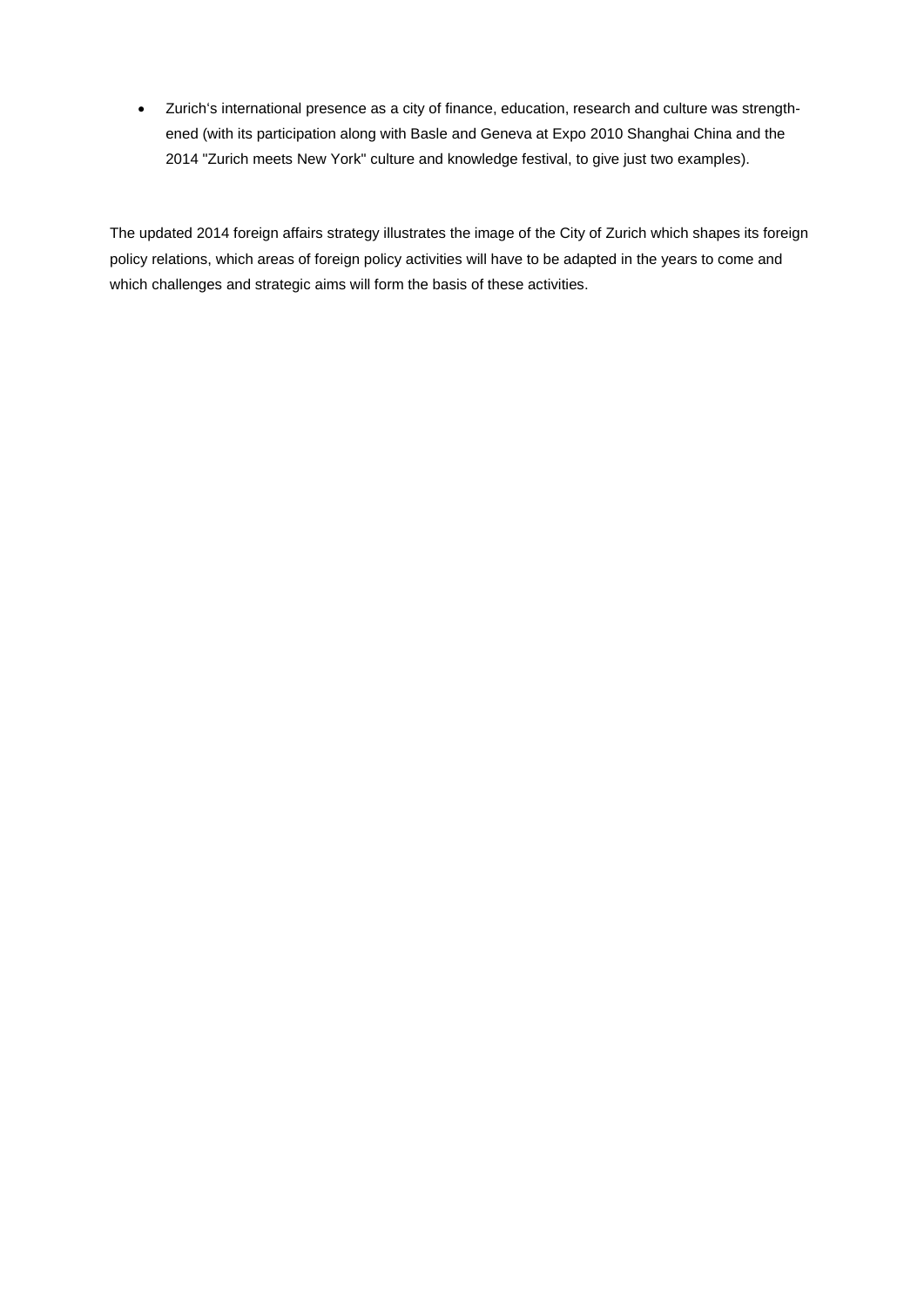## Zurich's image around the world

Zurich is a city with strong international ties, a dynamic economy and a socially, culturally and ethnically diverse society. The City of Zurich forms the core of the Zurich Metropolitan Area, whose international reputation and economic strength are intimately linked with a globally recognised quality of life, an innovative education and research landscape and tolerant social attitudes. It has excellent qualities to offer as a cultural, scientific and creative location. As a hub for leading international businesses as well as national, regional and local companies from a whole host of sectors, the City of Zurich is an attractive place for employees from all around the world. In order to ensure that these qualities do not suffer in the face of new challenges and international competition among locations, the City of Zurich has a vibrant foreign policy which involves actively showcasing its strengths and nurturing its relationships within the metropolitan area and with other cities in Switzerland, Europe and around the world.

Cities and agglomerations around the world currently face similar sets of challenges. Everyone is searching for innovative solutions to the issues of population growth, environmentally sound sustainable mobility, sufficient infrastructure and services for all levels of the population, a sustainable and diversified economy, financing issues, safety, the environment, culture or quality of life. Via its foreign affairs, the city maintains active exchanges with other municipalities in cities and agglomerations, identifies the right solutions for Zurich and is happy to pass on its experiences of sustainable urban development for the benefit of others.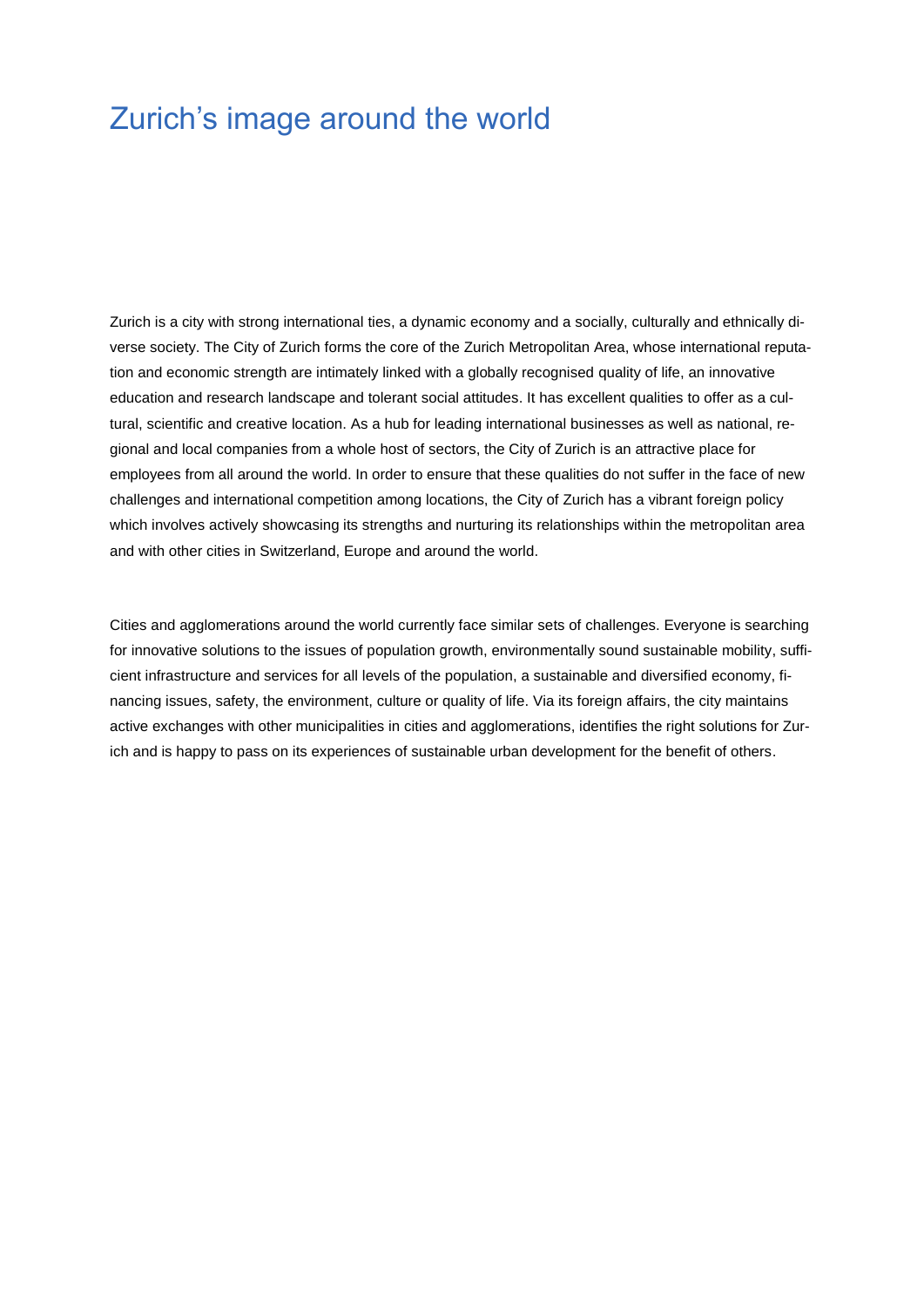# Foreign policy issues

The updated 2014 foreign affairs strategy has defined four foreign policy issues.



A) Learn from other cities

B) Build up relationships beyond local, regional and national borders to strengthen the city's interests and levels of participation

C) Reinforce Zurich as a location: promote it with the city's scope for political action and whilst maintaining its economic interests, and

D) Actively help to shape global sustainable urban development.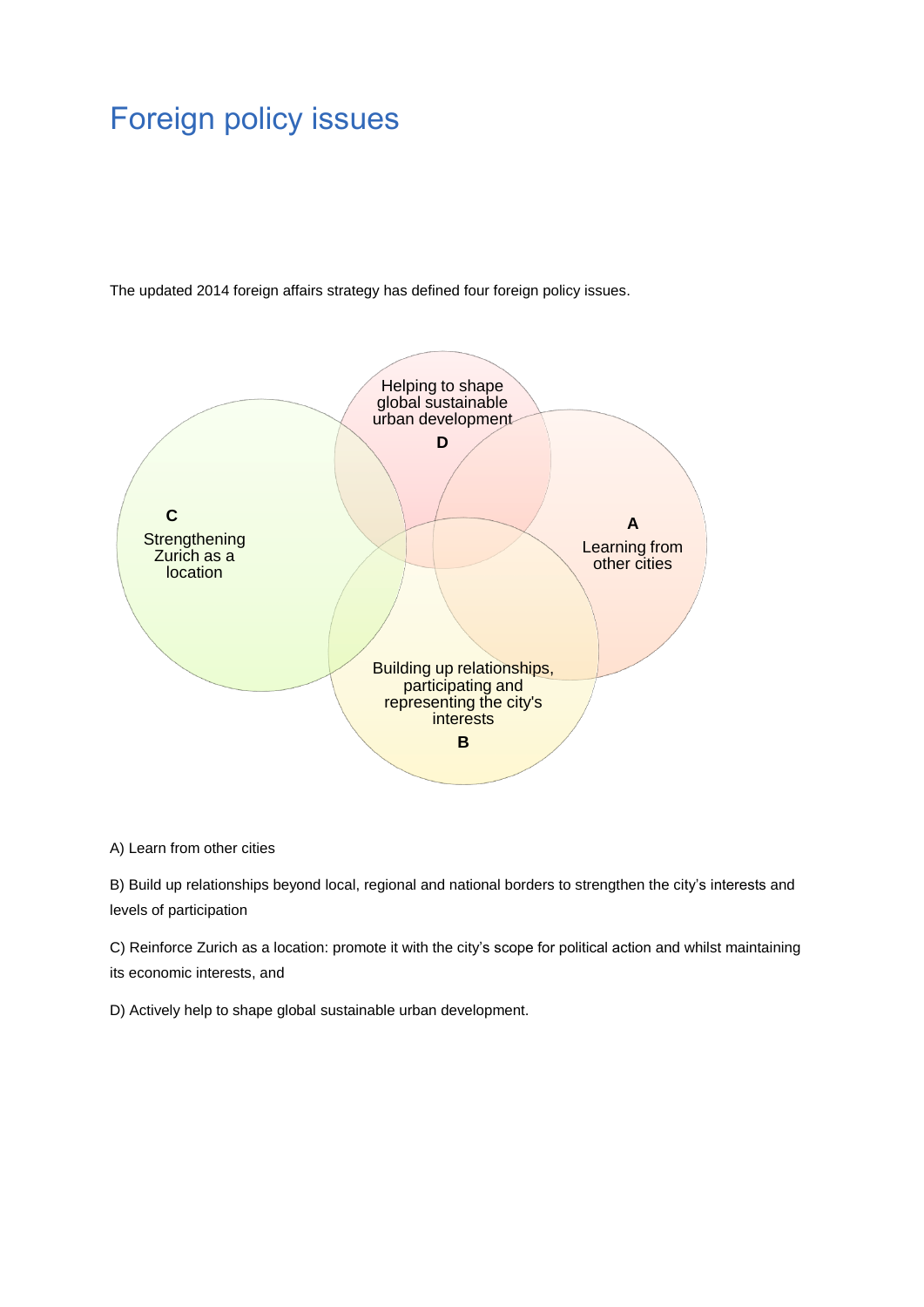## Challenges and strategic aims

Below, the core challenges in the four areas of the City of Zurich's 2014 foreign affairs strategy are adapted and the corresponding strategic goals defined. We also explain which focuses and core topics from the previous foreign affairs strategy are to be *continued* or *developed* ( continuation of proven practice) and which specific tasks are to be the subject of a *new focus*  $(\star)$  in the coming years.

## **Priority A: Learn from other cities**

1) Challenge: the City of Zurich is to work with others to find different solutions to the challenges of urban spaces in the 21<sup>st</sup> century

Many cities in Switzerland, in Europe and indeed around the world are currently facing similar challenges. Whether it is for traffic, housing, the economy, finance, the environment, culture or quality of life, the questions are similar and so are the ways of finding an answer. Exchanges of knowledge and experience are thus valuable, as it means that each individual city is not required to reinvent the wheel. Solutions that have been borne out elsewhere can be used and adapted by Zurich – and vice versa.

### 2) Strategic goal: Strengthen international exchanges with other cities

#### **Focus on short-term cooperation ()**

Zurich systematically and actively engages in short-term co-operations with other cities (primarily in Europe) on specific ranges of topics that are of significance for the city. Knowledge and exchange transfers are heavily weighted towards Zurich as a centre for knowledge and research, for finance, the creative economy, culture, health care, life sciences, the hi-tech and cleantech industries, hosting congresses and tourism. These topics correspond to the priorities of the Zurich 2025 strategies.

#### **•** Working with selected city networks  $(\checkmark)$

The City of Zurich fosters mutual transfers of knowledge and exchanges of best-practice experiences in working groups that are part of international city networks, most notably "Eurocities". It also participates, within the scope of the Interreg/URBACT Programme, in European Union projects which contribute to global sustainable urban development. This enables knowledge to be gained – or indeed shared – in a way that focuses on specific subjects.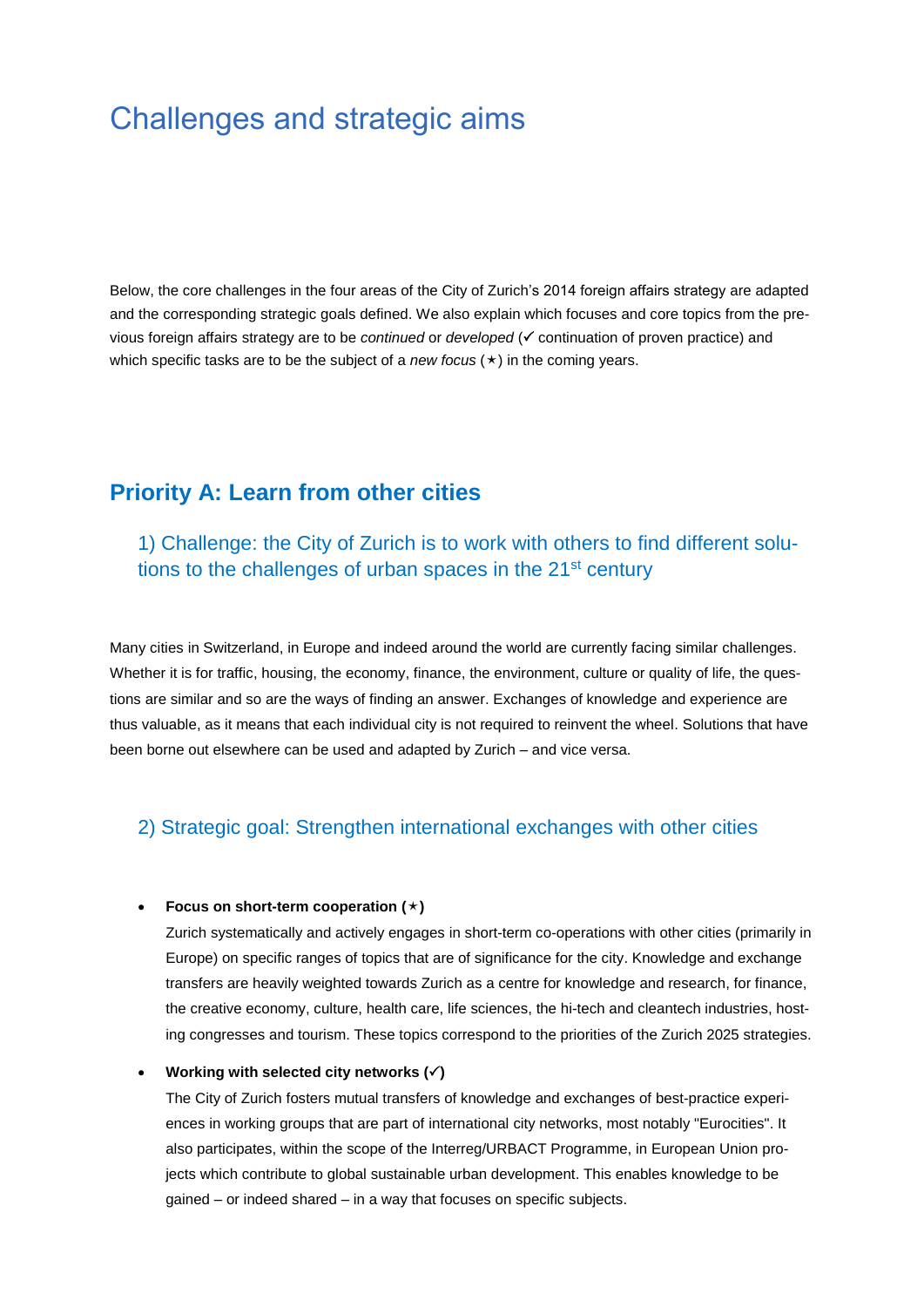#### **City partnership with San Francisco ()**

The City of Zurich is strengthening the city partnership with San Francisco and launching projects in the fields of life sciences, ICT, culture, green architecture and culture, which will benefit the companies, start-ups and creative firms involved on both sides.

#### **Coordinate the exchange of experiences ()**

The exchange of experiences between Zurich city government's departments and services and other cities involved, either in Switzerland or abroad, will be documented on an information platform which will be run by the City of Zurich foreign affairs department. It will be accessible to all parties involved and will contribute to expertise management.

## **Priority B: Expand relationships, represent interests and participate**

## 1) Challenge: the City of Zurich should be able to participate appropriately at a higher level

11% of Switzerland's overall GDP is created in Zurich, and one job in every 11 in Switzerland is located there. The City of Zurich forms the economic, social and cultural centre of an agglomeration and of the Zurich metropolitan area, which is an important driver for Switzerland both economically and socially, and belongs to central regions of Europe. This economic capacity combined with its social and cultural significance stands in contrast to the modest levels of political participation on a regional and national level. Zurich produces much but is given little say.

## 2) Strategic goal: Strengthening the representation of the city's interests on a regional and national level

#### **•** Active lobbying for the City of Zurich  $(\star)$

The City of Zurich carries out active and timely lobbying of federal parliamentarians who deal with important subjects as far as the city is concerned.

#### • Membership of the SSV  $(\checkmark)$

On a national level, Zurich is continuing to target the strengthening the political position of cities with the aim to inculde urban themes on the national political agenda. Zurich is on the board of the Association of Swiss cities and involved in several of its committees. It also plays a role in the TAK tripartite agglomeration conference, where the city has committed to various relevant TAK-run projects such as the Swiss Spatial Concept and the promoting of agglomeration traffic. Membership of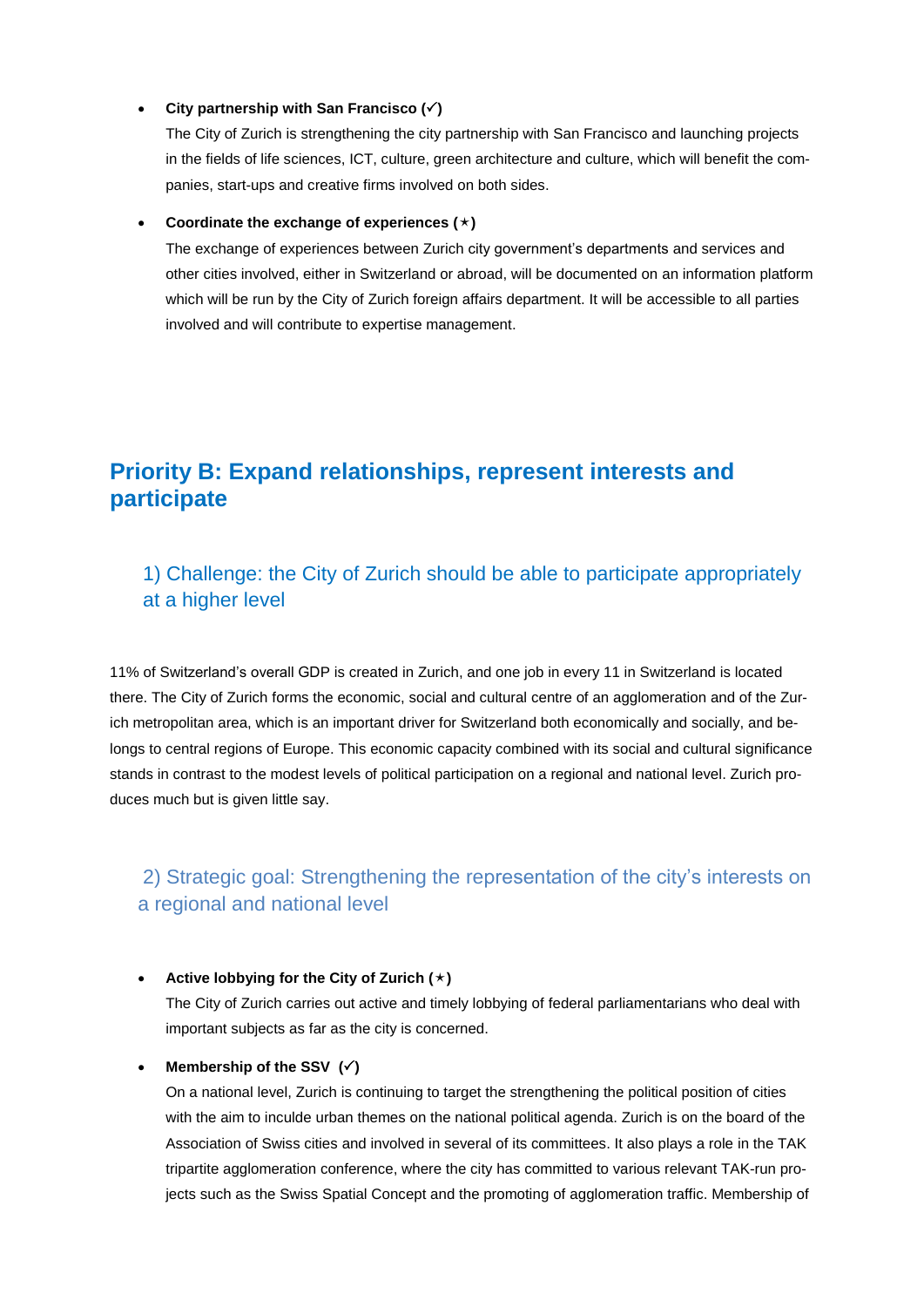the SSV and involvement in the TAK means that Zurich is often able to include communal interests at an early stage of the political decision-making process on a federal level.

#### **Working together in the Zurich Metropolitan Area and in the agglomeration ()**

Zurich defends its interests within the region in conjunction with other cities and municipalities and cooperates with regional partners on how to deal with shared concerns. This includes active membership of the Zurich Metropolitan Conference and close collaboration within the Zurich Metropolitan Area Association and an active commitment on the part of the city to the RZU Zurich and Surrounding Area Regional Planning Association. This continuous exchange enables solutions to be found in a cooperative way for the challenges facing us, with everyone involved reaping the benefits.

#### **Strengthening alliances on specific subjects ()**

The City of Zurich actively and systematically defends its interests regarding important regional subjects (such as Zurich Airport and the Dübendorf Innovation Park) and on a cantonal level in conjunction with other cities from the region as well as municipalities within the agglomeration. This all serves to improve coordination and steering in the functional area.

## **Priority C: Reinforce Zurich as a location**

1) Challenge: the City of Zurich needs to effectively communicate its qualities in the face of international competition in order to remain attractive as a location

The presence of globally active companies such as Google and Disney as well as some 16 million day visitors and over 2.7 million overnight stays demonstrates how attractive the City of Zurich is courtesy of its dynamic economy, its open-mindedness that is clear for all to see and the high quality of life which it offers. The city regularly occupies a leading position in international rankings for places to live and for tourist destinations. International competition among locations has continued to heat up in recent years, and actively representing Zurich's advantages contributes to the recognition of the city as an economic location and tourist destination. Zurich has much to offer, and this needs to be brought to the fore for the city to remain competitive in the future.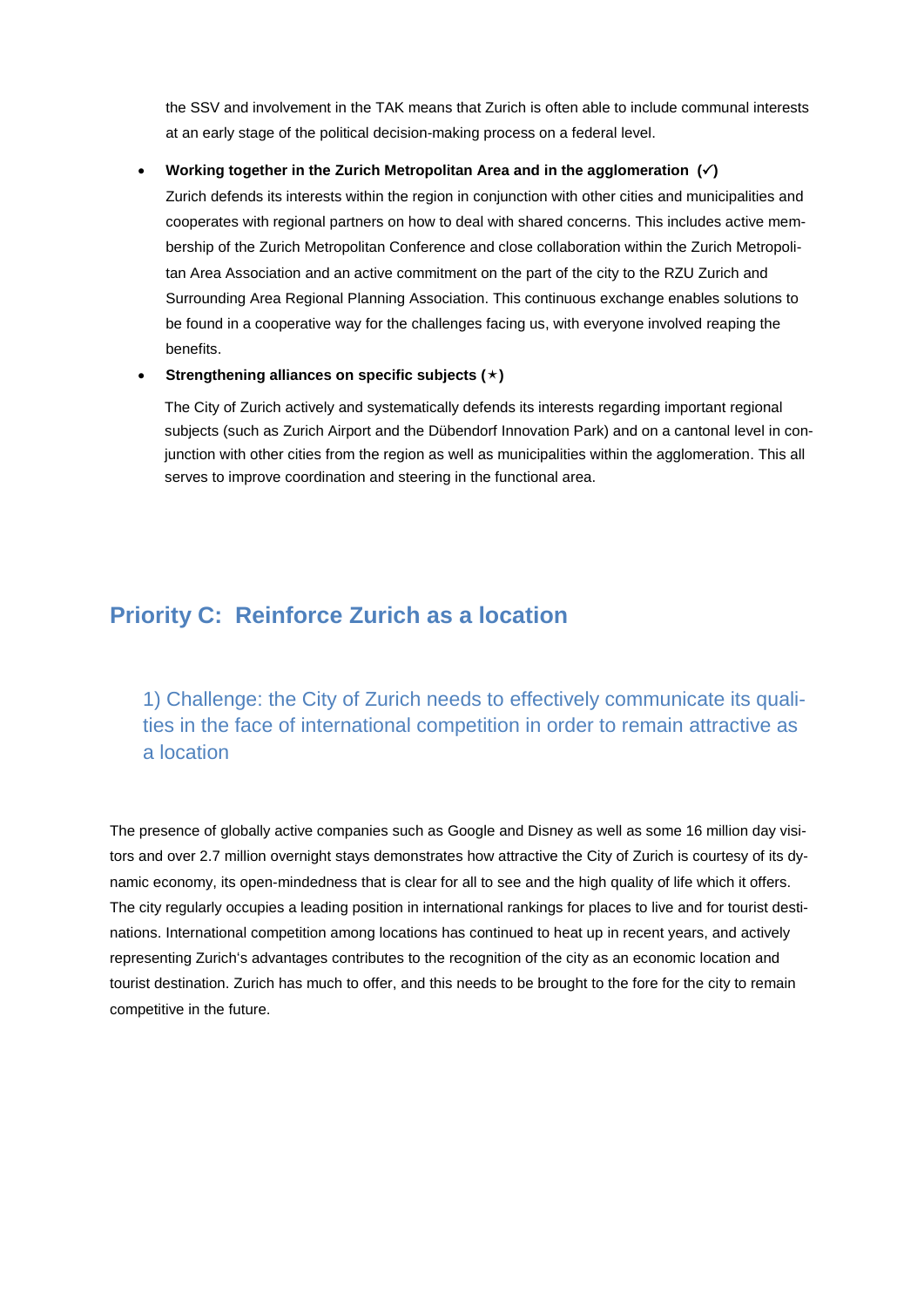## 2) Strategic goal: diversification and positioning in comparison with other locations

#### $\cdot$  ISDM  $(\check{\cdot})$

Zurich is strengthening its national and international positioning as a city of culture and creativity, as an economic, scientific and research location, as a city of trade fairs, with a vibrant movie industry and as an attractive place to live. The city implements Integrated Location and Destination Marketing (ISDM) in cooperation with the Canton of Zurich and the Zurich Tourist Board, with the three bodies working together to multiply the effectiveness of dealing with each of their individual issues.

#### **Presence abroad ()**

Communication with the relevant target groups is to be optimised by focusing the international information, communication and media activities and strengthening representation abroad. In particular, promotion of Zurich as a location can be achieved by developing and hosting specific events which concentrate on topics of importance (for example "Zurich meets New York" in 2014). This can be carried out in cooperation with partners both externally and within the city. Participation in major national and international events such as Expo Milano 2015 is also important. Working visits by members of the authorities and representatives of the city of Zurich to partner cities underpin the political and institutional basis for project-based cooperation.

#### **Stringent implementation of event marketing ()**

In conjunction with the city's Economic Development department, Zurich is actively campaigning to host large-scale international events which correspond to the city's image (for example the 2014 European Athletics Championships and Manifesta 2016).

#### **•** Zurich as a city of film  $(\star)$

It is crucial to give extra support to the Zurich Film Office which promotes the city as a location for film production and to internal cooperation within the city for Zurich film productions.

#### **•** Trade fair strategy  $(\star)$

The City of Zurich foreign affairs department is developing and implementing a trade fair strategy in conjunction with the Messe Zurich trade fair and the city's Economic Development department.